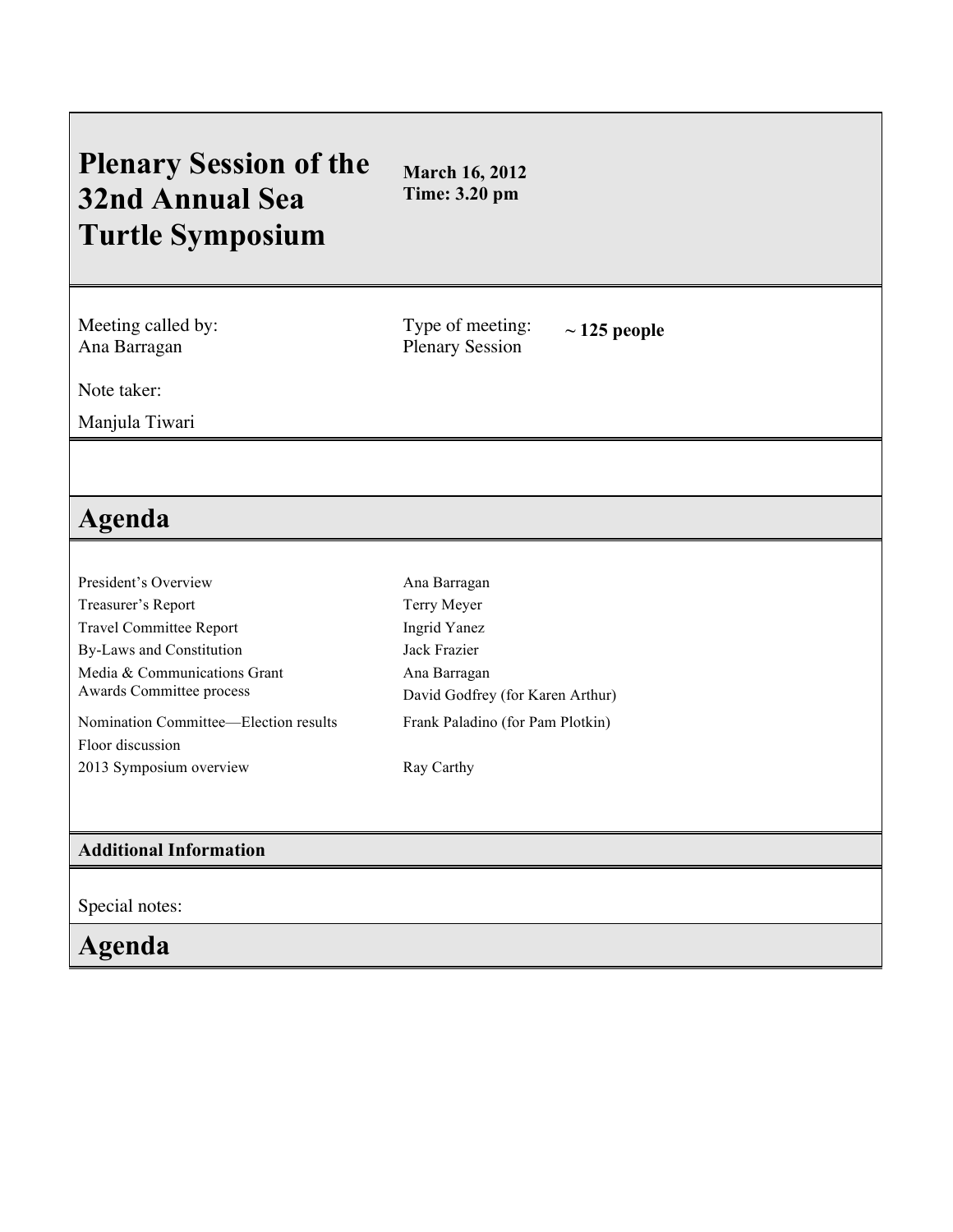| <b>President's overview</b>                                                                                                                                                                                                                                             | Ana Barragan       | 3.20 pm             |           |
|-------------------------------------------------------------------------------------------------------------------------------------------------------------------------------------------------------------------------------------------------------------------------|--------------------|---------------------|-----------|
| Expected 700 people, but 500 people attended the Symposium. Good size meeting outside the US<br>despite Mexico's political atmosphere. Barragan also explains why there were issues and delays at<br>Registration—the person in charge fell ill and had to be replaced. |                    |                     |           |
| Conclusions:                                                                                                                                                                                                                                                            |                    |                     |           |
| Action items:                                                                                                                                                                                                                                                           |                    | Person responsible: | Deadline: |
| <b>Treasurer's report</b>                                                                                                                                                                                                                                               | <b>Terry Meyer</b> | 3.24 pm             |           |
| Meyer presents her report—expenses and balance sheet—and goes through the items in the report.                                                                                                                                                                          |                    |                     |           |
| <b>INCOME STATEMENT 2011:</b>                                                                                                                                                                                                                                           |                    |                     |           |
|                                                                                                                                                                                                                                                                         | Year to Date       |                     |           |
| Revenues                                                                                                                                                                                                                                                                |                    |                     |           |
| Donations and Grants - Current                                                                                                                                                                                                                                          | 217,272.50         | 51.06               |           |
| Registration Fees Current Year                                                                                                                                                                                                                                          | 175,006.72         | 41.13               |           |
| Donations and Grants Prior Years                                                                                                                                                                                                                                        | 4,979.67           | 1.17                |           |
| Auction Income                                                                                                                                                                                                                                                          | 23,704.77          | 5.57                |           |
| Investment Interest & Dividend<br>Income                                                                                                                                                                                                                                | 4,536.78           | 1.07                |           |
| <b>Total Revenues</b>                                                                                                                                                                                                                                                   | \$425,500.44       | 100.00              |           |
| Expenses                                                                                                                                                                                                                                                                |                    |                     |           |
| Facilities and Accommodations                                                                                                                                                                                                                                           | 200,513.31         | 47.12               |           |
| <b>Translation Services</b>                                                                                                                                                                                                                                             | 24,300.00          | 5.71                |           |
| Entertainment                                                                                                                                                                                                                                                           | 3,635.00           | 0.85                |           |
| <b>Travel Cash Grants</b>                                                                                                                                                                                                                                               | 42,943.00          | 10.09               |           |
| Travel - President                                                                                                                                                                                                                                                      | 4,994.06           | 1.17                |           |
| <b>Treasurer Support</b>                                                                                                                                                                                                                                                | 1,000.00           | 0.24                |           |
| <b>Student Awards</b>                                                                                                                                                                                                                                                   | 6,000.00           | 1.41                |           |
| T Shirts                                                                                                                                                                                                                                                                | 6,965.25           | 1.64                |           |
| Participant Gifts                                                                                                                                                                                                                                                       | 11,024.70          | 2.59                |           |
| <b>Symposium Coordination</b>                                                                                                                                                                                                                                           | 5,339.26           | 1.25                |           |
| Artwork                                                                                                                                                                                                                                                                 | 750.00             | 0.18                |           |
| Printing Expense                                                                                                                                                                                                                                                        | 4,883.42           | 1.15                |           |
| Proceedings                                                                                                                                                                                                                                                             | 2,500.00           | 0.59                |           |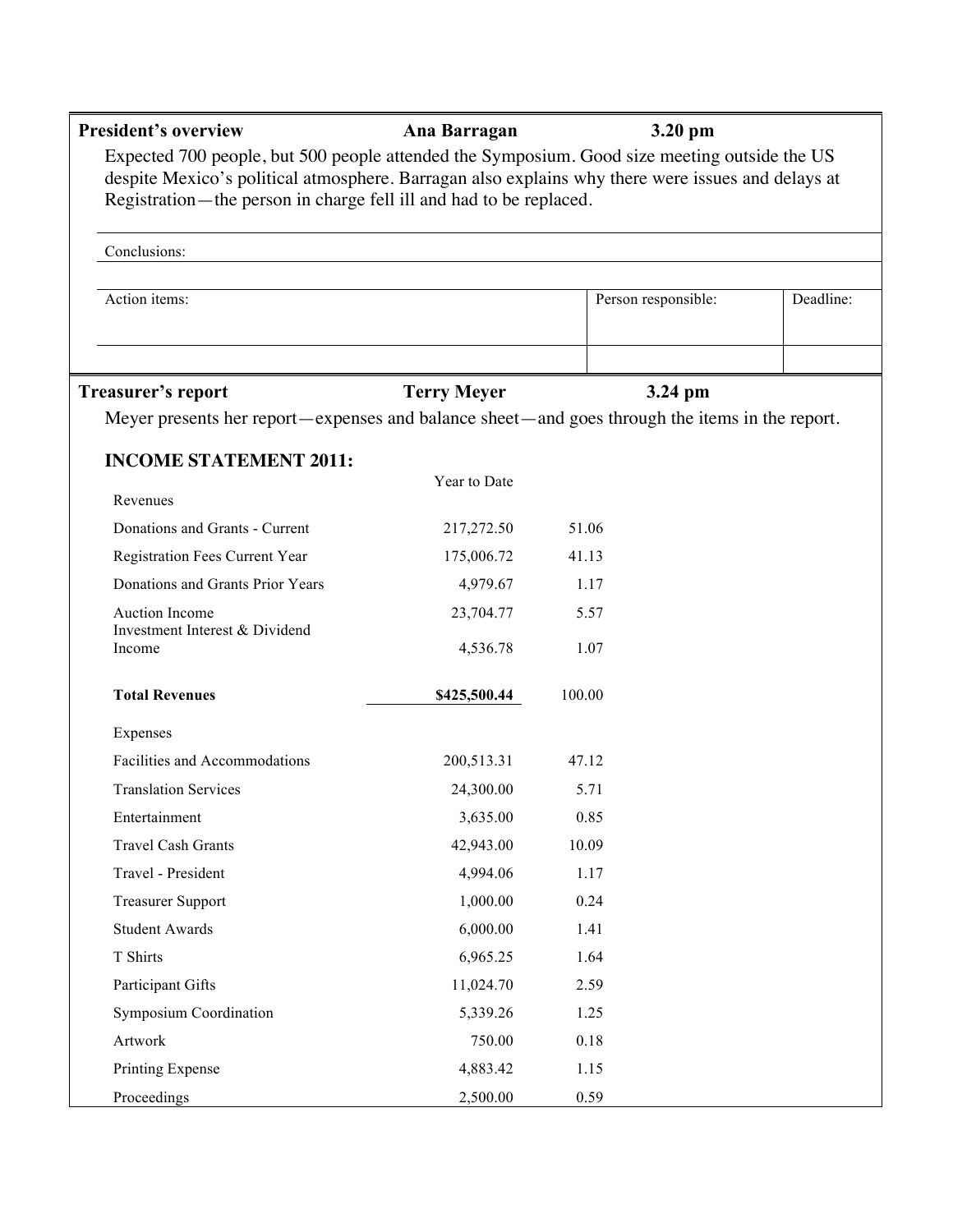| Advertising                               | 300.00       | 0.07         |  |
|-------------------------------------------|--------------|--------------|--|
| Telephone Expense                         | 100.00       | $0.02\,$     |  |
| Program Officer                           | 885.00       | 0.21         |  |
| Miscellaneous                             | 2,487.70     | 0.58         |  |
| Registration Fees (v/mc)                  | 10,989.99    | 2.58         |  |
| <b>BOD</b> Retreat                        | 24,552.62    | 5.77         |  |
| <b>Accounting Fees</b>                    | 10,774.39    | 2.53         |  |
| Investment Advisory Fee                   | 1,787.00     | 0.42         |  |
| <b>Bank Fees</b>                          | 482.68       | 0.11         |  |
| Managing Director                         | 3,000.00     | 0.71         |  |
| Office Expense                            | 118.96       | 0.03         |  |
| Postage                                   | 573.84       | 0.13         |  |
| <b>Grants Issued</b>                      | 3,058.94     | 0.72         |  |
| <b>Total Expenses</b>                     | \$373,959.12 | 87.89        |  |
| <b>Net Income</b>                         | \$51,541.32  | 12.13        |  |
| <b>BALANCE SHEET:</b><br><b>ASSETS</b>    |              |              |  |
| <b>Current Assets</b>                     |              |              |  |
| Wachovia Money Market                     | 109,938.73   |              |  |
| Wachovia Bank Checking                    | 40,921.93    |              |  |
| <b>Internet Checking Account</b>          | 100.00       |              |  |
| Remainder Fund India                      | 4,525.90     |              |  |
| AXA Investment Money Market               | 16,009.22    |              |  |
| AXA Investment A/C                        | 104,914.58   |              |  |
| Prepaid Expenses - Next Year<br>Symposium | 18,000.00    |              |  |
| <b>Total Current Assets</b>               |              | \$294,410.36 |  |
| <b>LIABILITIES AND CAPITAL</b>            |              |              |  |
| <b>Current Liabilities</b>                |              |              |  |
| Accounts Payable                          | \$14,666.15  |              |  |
| Deferred Income - Next Year Grants        | 32,000.00    |              |  |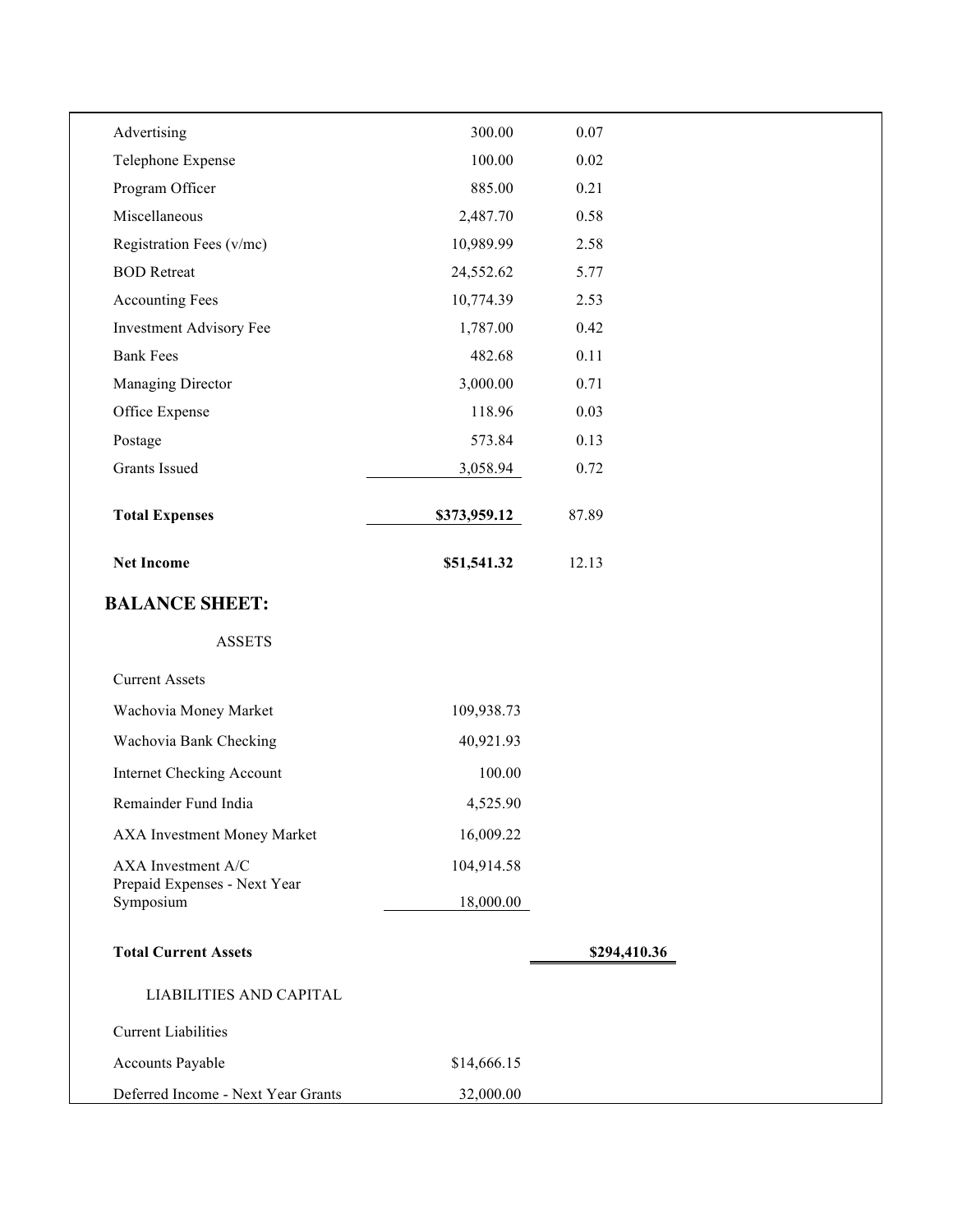| <b>Total Liabilities</b>               |            | 46,666.15    |
|----------------------------------------|------------|--------------|
| Capital                                |            |              |
| Unrealized Gain/Loss on Securi         | 11,409.87  |              |
| Reserves                               | 120,923.80 |              |
| <b>Retained Earnings</b>               | 63,869.22  |              |
| Net Income                             | 51,541.32  |              |
| <b>Total Capital</b>                   |            | 247,744.21   |
| <b>Total Liabilities &amp; Capital</b> |            | \$294,410.36 |

## **INCOME STATEMENT SYMPOSIUM ONLY**

|                                  | Year to Date |        |                                 |
|----------------------------------|--------------|--------|---------------------------------|
| Revenues                         |              |        |                                 |
| <b>Auction Income</b>            | \$23,704.77  | 5.70   |                                 |
| Donations and Grants -           |              |        |                                 |
| Current                          | 217,272.50   | 52.20  |                                 |
| <b>Registration Fees Current</b> |              |        |                                 |
| Year                             | 175,006.72   | 42.05  |                                 |
| <b>Total Revenues</b>            | 415,983.99   | 100.00 |                                 |
| Expenses                         |              |        |                                 |
| Facilities and                   |              |        |                                 |
| Accommodations                   | 200,513.31   | 48.17  |                                 |
| <b>Translation Services</b>      | 24,300.00    | 5.84   |                                 |
| Entertainment                    | 3,635.00     | 0.87   |                                 |
| Travel Grants - Cash             | 42,943.00    | 10.32  |                                 |
| Travel - President               | 4,994.06     | 1.20   |                                 |
| <b>Treasurer Support</b>         | 1,000.00     | 0.24   |                                 |
| <b>Student Awards</b>            | 6,000.00     | 1.44   |                                 |
| T Shirts                         | 6,965.25     | 1.67   |                                 |
| Participant Gifts                | 11,024.70    | 2.65   |                                 |
| <b>Symposium Coordination</b>    | 5,339.26     | 1.28   |                                 |
| Artwork                          | 750.00       | 0.18   |                                 |
| Printing Expense                 | 4,883.42     | 1.17   |                                 |
| Proceedings                      | 2,500.00     | 0.60   |                                 |
| Advertising                      | 300.00       | 0.07   |                                 |
| Telephone Expense                | 100.00       | 0.02   |                                 |
| Program Officer                  | 885.00       | 0.21   |                                 |
|                                  |              |        | 1500 ocean foundation, 300 pres |
| Miscellaneous                    | 2,045.47     | 0.49   | misc.                           |
| <b>Bank Fees</b>                 | 225.57       | 0.05   |                                 |
| Registration Fees (v/mc)         | 10,989.99    | 2.64   |                                 |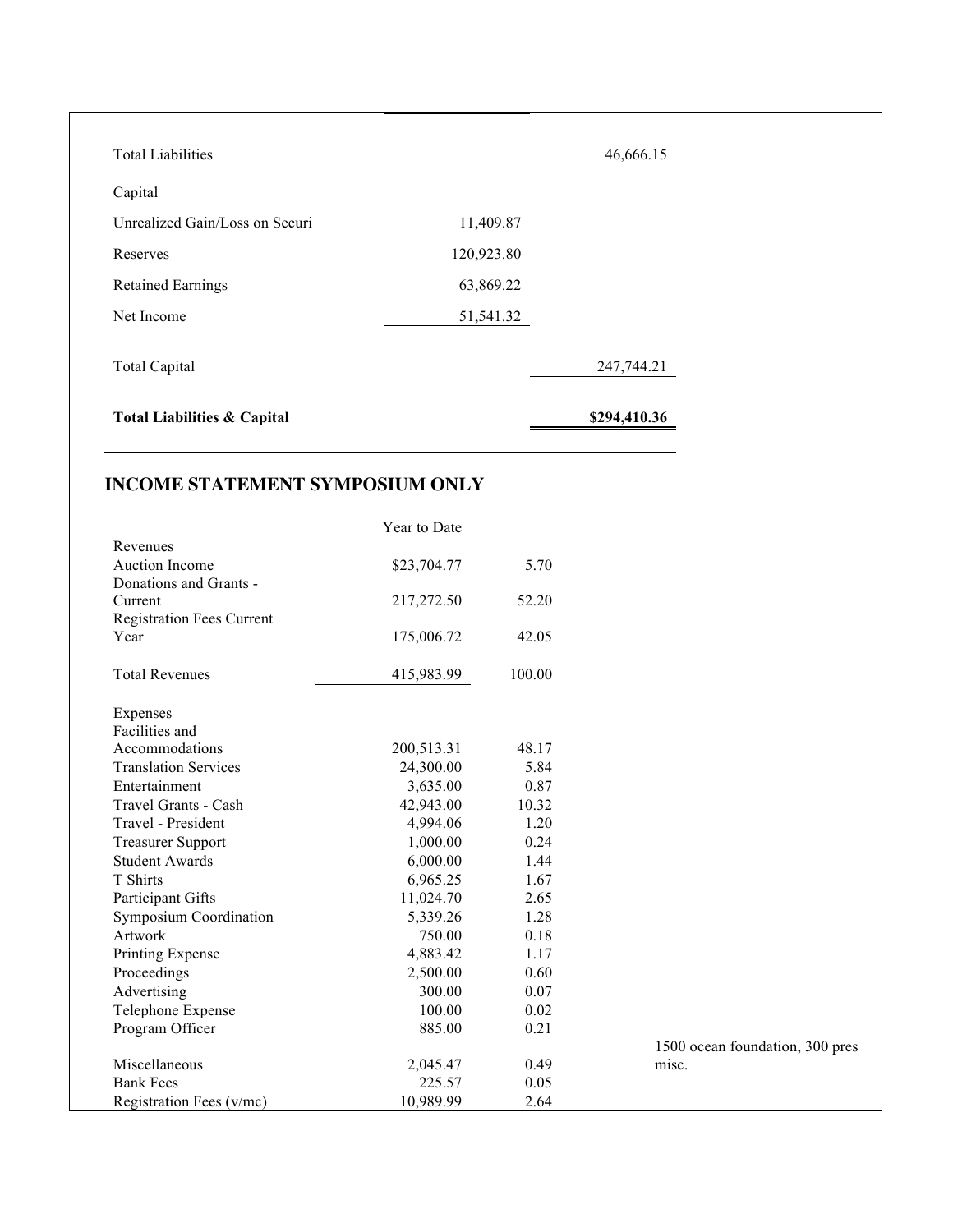| <b>Total Expenses</b>  | 329,394.03                                                                     | 79.14                                                                            |
|------------------------|--------------------------------------------------------------------------------|----------------------------------------------------------------------------------|
| Net Income             | \$86,589.96                                                                    | 20.86                                                                            |
|                        |                                                                                |                                                                                  |
| Discussion:            | Meyer: That is the idea. The Board will review it at the August Board meeting. | Kiki Jenkins: Are the investment funds socially and environmentally responsible? |
| Richard Reina: Seconds | Frank Paladino: Motion to accept the Treasurer's report                        |                                                                                  |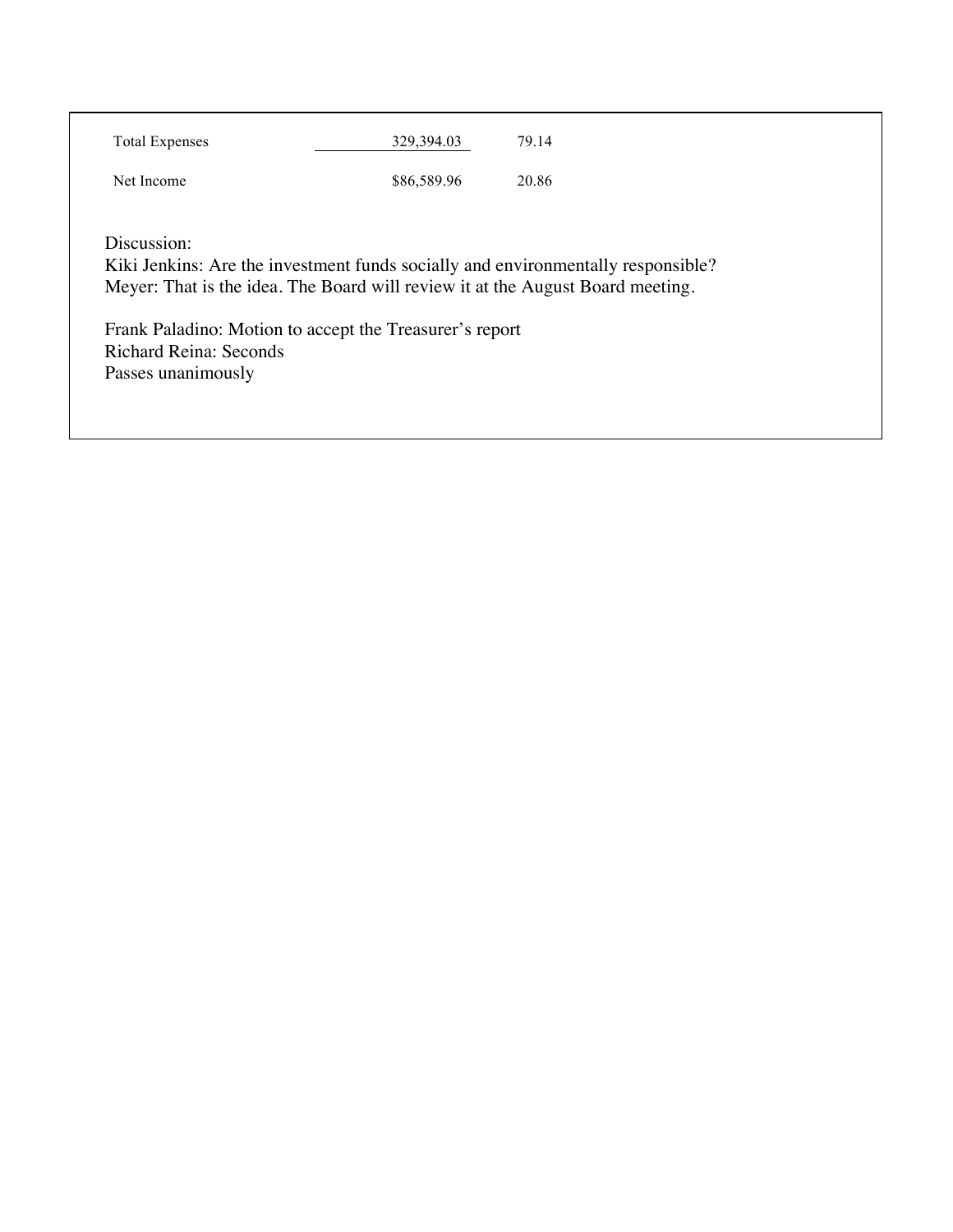| Action items:                            |                                                                                                 |                     | Person responsible: |                    | Deadline: |
|------------------------------------------|-------------------------------------------------------------------------------------------------|---------------------|---------------------|--------------------|-----------|
|                                          |                                                                                                 |                     |                     |                    |           |
| <b>Travel Committee Report</b>           |                                                                                                 | <b>Ingrid Yanez</b> | 3.30 pm             |                    |           |
| points:                                  | Yanez presents the Travel Committee report on behalf of Alex Gaos and highlights the following  |                     |                     |                    |           |
|                                          | \$100,000 received in Travel Grants (cash and lodging)                                          |                     |                     |                    |           |
|                                          | The Americas highlighted for funding for this Symposium                                         |                     |                     |                    |           |
|                                          | Very few participants from the Caribbean and the Middle-East                                    |                     |                     |                    |           |
|                                          | A few details being still being worked out with the hotel and there will be some adjustments to |                     |                     |                    |           |
|                                          |                                                                                                 |                     |                     |                    |           |
|                                          |                                                                                                 |                     |                     |                    |           |
| the budget                               |                                                                                                 |                     |                     |                    |           |
| Thanks to the donors                     |                                                                                                 |                     |                     |                    |           |
| ISTS 32 - Huatulco, Oaxaca<br>Region (9) | <b>Regional Chair</b>                                                                           | <b>Allocated</b>    | $\frac{1}{2}$       | <b>Cash Awards</b> |           |
| US/Canada                                | Kelly Stewart                                                                                   | \$20,000.00         | 20%                 | \$4,050.00         |           |
| Asia                                     | Kartik Shanker                                                                                  | \$6,000.00          | 6%                  | \$3,600.00         |           |
| Mx/Central                               |                                                                                                 |                     |                     |                    |           |
| America                                  | Emma Harrison                                                                                   | \$20,000.00         | 20%                 | \$10,245.00        |           |
| <b>Caribbean</b>                         | Karen Eckert                                                                                    | \$800.00            | $1\%$               | \$800.00           |           |
| <b>SoPacAsia</b>                         | Nick Pilcher                                                                                    | \$10,000.00         | 10%                 | \$4,080.00         |           |
| <b>Europe</b>                            | Aliki Panagopolou                                                                               | \$11,000.00         | 11%                 | \$2,000.00         |           |
| <b>Middle East</b>                       | ALan Rees                                                                                       | \$1,200.00          | $1\%$               | \$265.00           |           |
| <b>Africa</b>                            | Angela Formia<br>Alejandro                                                                      | \$11,000.00         | 11%                 | \$5,154.00         |           |

 $\text{Totals}$  \$100,000.00 \$34,294.00

No all the funds were used, 1,901 remains for next year's fund

DOUBLE 2200 / 12.00 Pesos T.C = \$183.33 (\$91.6 night per person) TRIPLE 2970 / 12.00 Pesos T.C = \$247.50 (\$82.5 night per person)

| <b>Rooms</b> | <b>Bed Awards</b> | <b>Cash Awards</b> |    |                  |
|--------------|-------------------|--------------------|----|------------------|
| 13           | 39                | 11                 | 50 | US/Canada        |
|              |                   | 14                 | 18 | Asia             |
|              |                   |                    |    | Mx/Central       |
| 7            | 17                | 36                 | 53 | <b>America</b>   |
| 0            |                   |                    | 2  | Caribbean        |
| 4            | 12                | 14                 | 26 | <b>SoPacAsia</b> |
| 8            | 19                |                    | 30 | <b>Europe</b>    |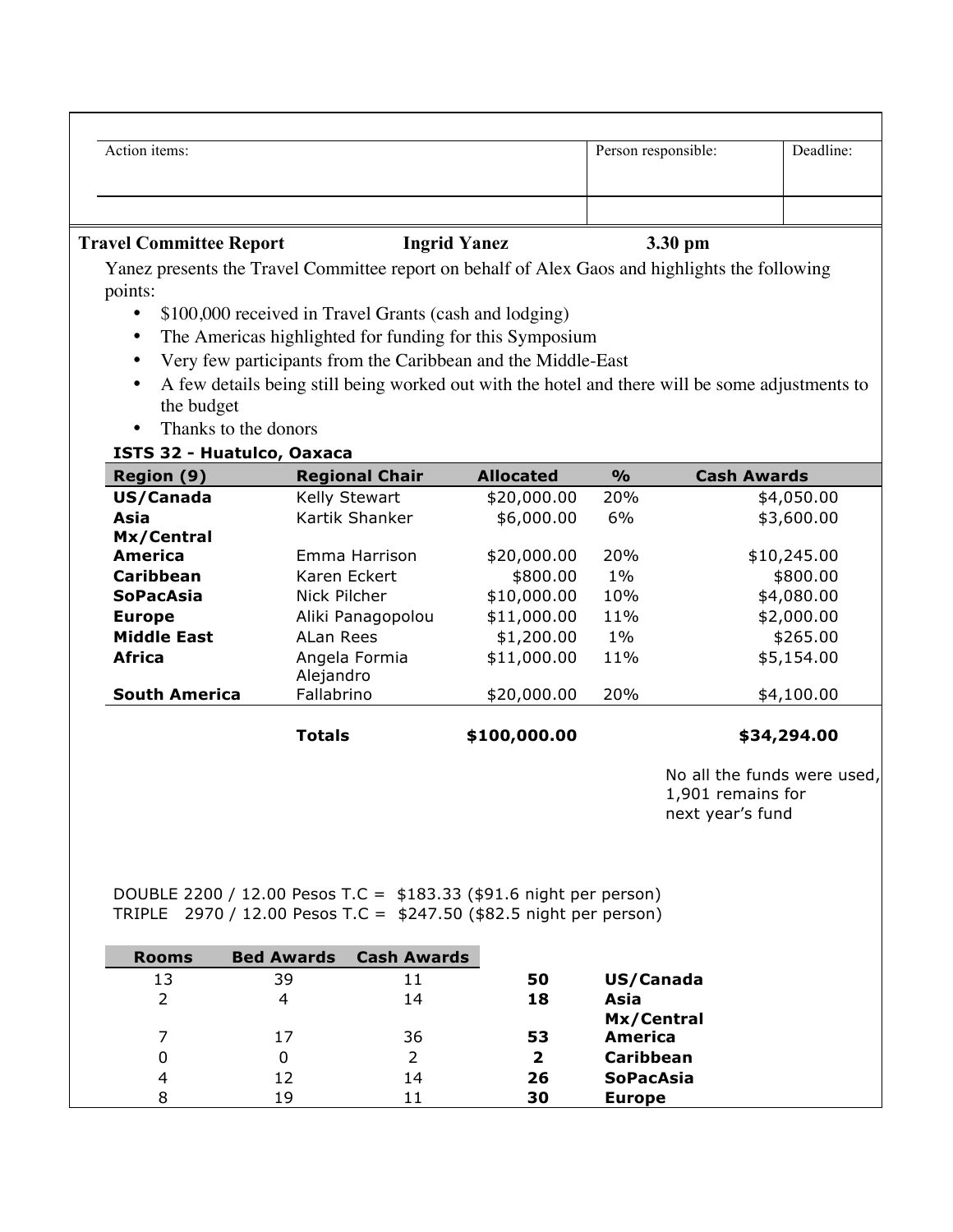| 0                     |     |                                                                |     | <b>Middle East</b>   |
|-----------------------|-----|----------------------------------------------------------------|-----|----------------------|
| 4                     | 10  | 9                                                              | 19  | <b>Africa</b>        |
| 9                     | 25  | 13                                                             | 38  | <b>South America</b> |
| 47                    | 126 | 111                                                            | 237 |                      |
|                       |     | 237                                                            |     |                      |
| Nick Pilcher: Seconds |     | Frank Paladino: Motion to accept the Travel Committee's report |     |                      |
| Passes unanimously    |     |                                                                |     |                      |
|                       |     |                                                                |     |                      |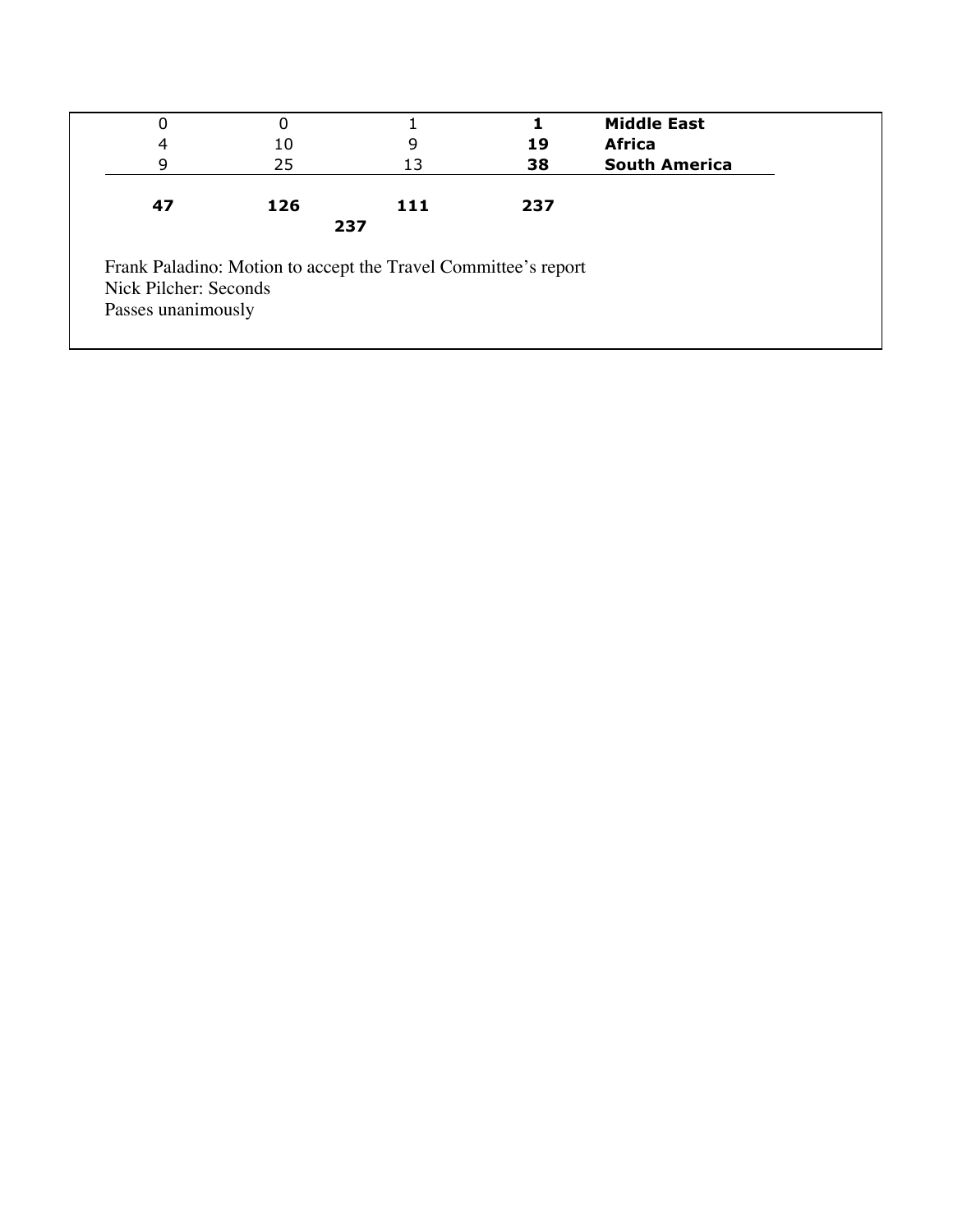| Conclusions:                                                                                                                                                                                                                                                                                                                                                                                                                                                                                                                                                                                                                                                                                                                                                            |                     |           |  |  |
|-------------------------------------------------------------------------------------------------------------------------------------------------------------------------------------------------------------------------------------------------------------------------------------------------------------------------------------------------------------------------------------------------------------------------------------------------------------------------------------------------------------------------------------------------------------------------------------------------------------------------------------------------------------------------------------------------------------------------------------------------------------------------|---------------------|-----------|--|--|
| Action items:                                                                                                                                                                                                                                                                                                                                                                                                                                                                                                                                                                                                                                                                                                                                                           | Person responsible: | Deadline: |  |  |
| <b>By-Laws and Constitution</b><br><b>Jack Frazier</b>                                                                                                                                                                                                                                                                                                                                                                                                                                                                                                                                                                                                                                                                                                                  | 3.35 pm             |           |  |  |
| Frazier explains the amendments needed:<br>3-year term for the Nominating Committee<br>Contractual agreement for the President and President-Elect<br>5-year term for Treasurer and Secretary<br>Vacancy on the Board<br>Frazier also explains that a larger revision of the By-Laws and Constitution is underway. The above 4<br>points need to be more urgently addressed and therefore the Board would like to discuss them and<br>pass them now.<br>There was a lot of discussion on the wording, and suggestions were incorporated to clarify the<br>amendments.<br>Frank Paladino: Motion to accept with amendments as suggested by the membership and to post the<br>revised documents as soon as possible.<br>Sibille Pritchard: Seconds<br>Passes unanimously. |                     |           |  |  |
| Conclusions:                                                                                                                                                                                                                                                                                                                                                                                                                                                                                                                                                                                                                                                                                                                                                            |                     |           |  |  |
| Action items:                                                                                                                                                                                                                                                                                                                                                                                                                                                                                                                                                                                                                                                                                                                                                           | Person responsible: | Deadline: |  |  |
|                                                                                                                                                                                                                                                                                                                                                                                                                                                                                                                                                                                                                                                                                                                                                                         |                     |           |  |  |
| <b>ISTS Media and Communications</b><br>Ana Barragan<br>Grant                                                                                                                                                                                                                                                                                                                                                                                                                                                                                                                                                                                                                                                                                                           | 4.17 pm             |           |  |  |
| Barragan reads through the grant proposal. A total of 7K have been allotted to this grant and several<br>will be given out.<br>Emma Harrison: Will the actual product be approved?<br>Barragan: If a proposal is accepted then a contract will be signed.                                                                                                                                                                                                                                                                                                                                                                                                                                                                                                               |                     |           |  |  |
| Conclusions:                                                                                                                                                                                                                                                                                                                                                                                                                                                                                                                                                                                                                                                                                                                                                            |                     |           |  |  |
| Action items:                                                                                                                                                                                                                                                                                                                                                                                                                                                                                                                                                                                                                                                                                                                                                           | Person responsible: | Deadline: |  |  |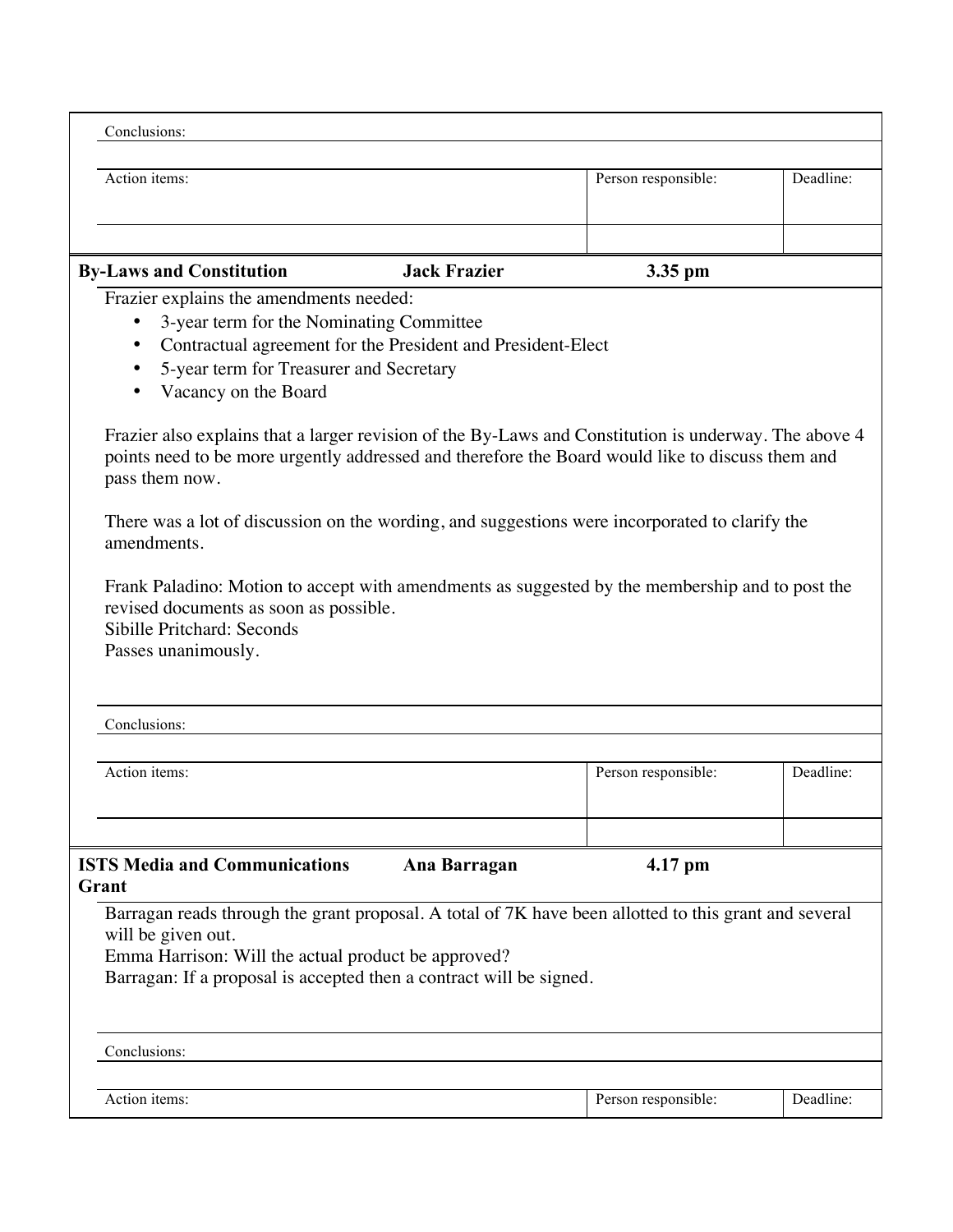| <b>Awards Committee process</b>                                                                                                     | <b>David Godfrey</b>  | 4.23 pm                                                                             |           |  |  |  |
|-------------------------------------------------------------------------------------------------------------------------------------|-----------------------|-------------------------------------------------------------------------------------|-----------|--|--|--|
| Established in 2010<br>٠                                                                                                            |                       |                                                                                     |           |  |  |  |
| People encouraged to nominate                                                                                                       |                       |                                                                                     |           |  |  |  |
| The three award categories are described as well as how the Committee works (for more                                               |                       |                                                                                     |           |  |  |  |
| details visit the ISTS website)                                                                                                     |                       |                                                                                     |           |  |  |  |
|                                                                                                                                     |                       | Members of the Committee are: Karen Arthur (Chair), David Godfrey, Kimberly Maison, |           |  |  |  |
| Stephen Dunbar, and Nancy FitzSimmons.                                                                                              |                       |                                                                                     |           |  |  |  |
| Awards ceremony will be at the banquet.                                                                                             |                       |                                                                                     |           |  |  |  |
|                                                                                                                                     |                       |                                                                                     |           |  |  |  |
|                                                                                                                                     |                       |                                                                                     |           |  |  |  |
| Conclusions:                                                                                                                        |                       |                                                                                     |           |  |  |  |
| Action items:                                                                                                                       |                       | Person responsible:                                                                 | Deadline: |  |  |  |
|                                                                                                                                     |                       |                                                                                     |           |  |  |  |
|                                                                                                                                     |                       |                                                                                     |           |  |  |  |
|                                                                                                                                     |                       |                                                                                     |           |  |  |  |
| <b>Nominations Committee—Election</b>                                                                                               | <b>Frank Paladino</b> | $4.10 \text{ pm}$                                                                   |           |  |  |  |
| results                                                                                                                             |                       |                                                                                     |           |  |  |  |
| There were 18 nominations and the results of 355 votes were:                                                                        |                       |                                                                                     |           |  |  |  |
| President-Elect: Roldan Valverde                                                                                                    |                       |                                                                                     |           |  |  |  |
| Board of Directors: George Balazs and Alejandro Fallabrino                                                                          |                       |                                                                                     |           |  |  |  |
| <b>Treasurer: Terry Meyer</b>                                                                                                       |                       |                                                                                     |           |  |  |  |
| Secretary: Manjula Tiwari<br>Nominating Committee: Mariana Fuentes                                                                  |                       |                                                                                     |           |  |  |  |
| Nominating Committee ex-BoD member: Marydele Donnelly                                                                               |                       |                                                                                     |           |  |  |  |
| Awards Committee: Dean Bagley, Sally Murphy, Jim Spotila                                                                            |                       |                                                                                     |           |  |  |  |
|                                                                                                                                     |                       |                                                                                     |           |  |  |  |
| Conclusions:                                                                                                                        |                       |                                                                                     |           |  |  |  |
|                                                                                                                                     |                       |                                                                                     |           |  |  |  |
| Action items:                                                                                                                       |                       | Person responsible:                                                                 | Deadline: |  |  |  |
|                                                                                                                                     |                       |                                                                                     |           |  |  |  |
|                                                                                                                                     |                       |                                                                                     |           |  |  |  |
|                                                                                                                                     |                       |                                                                                     |           |  |  |  |
| <b>Floor discussion</b>                                                                                                             | Ana Barragan          | 4.33 pm                                                                             |           |  |  |  |
| Kiki Jenkins: What about carbon offsets for flights to the Symposium?                                                               |                       |                                                                                     |           |  |  |  |
| Barragan: Failed this time, but the next President will do his best.                                                                |                       |                                                                                     |           |  |  |  |
| Richard Reina: People film and photograph presentations and the information shows up uncredited                                     |                       |                                                                                     |           |  |  |  |
| and unacknowledged. Clear guidelines needed.<br>Barragan: It is an open Symposium. Will be discussed at the Board's August meeting. |                       |                                                                                     |           |  |  |  |
|                                                                                                                                     |                       |                                                                                     |           |  |  |  |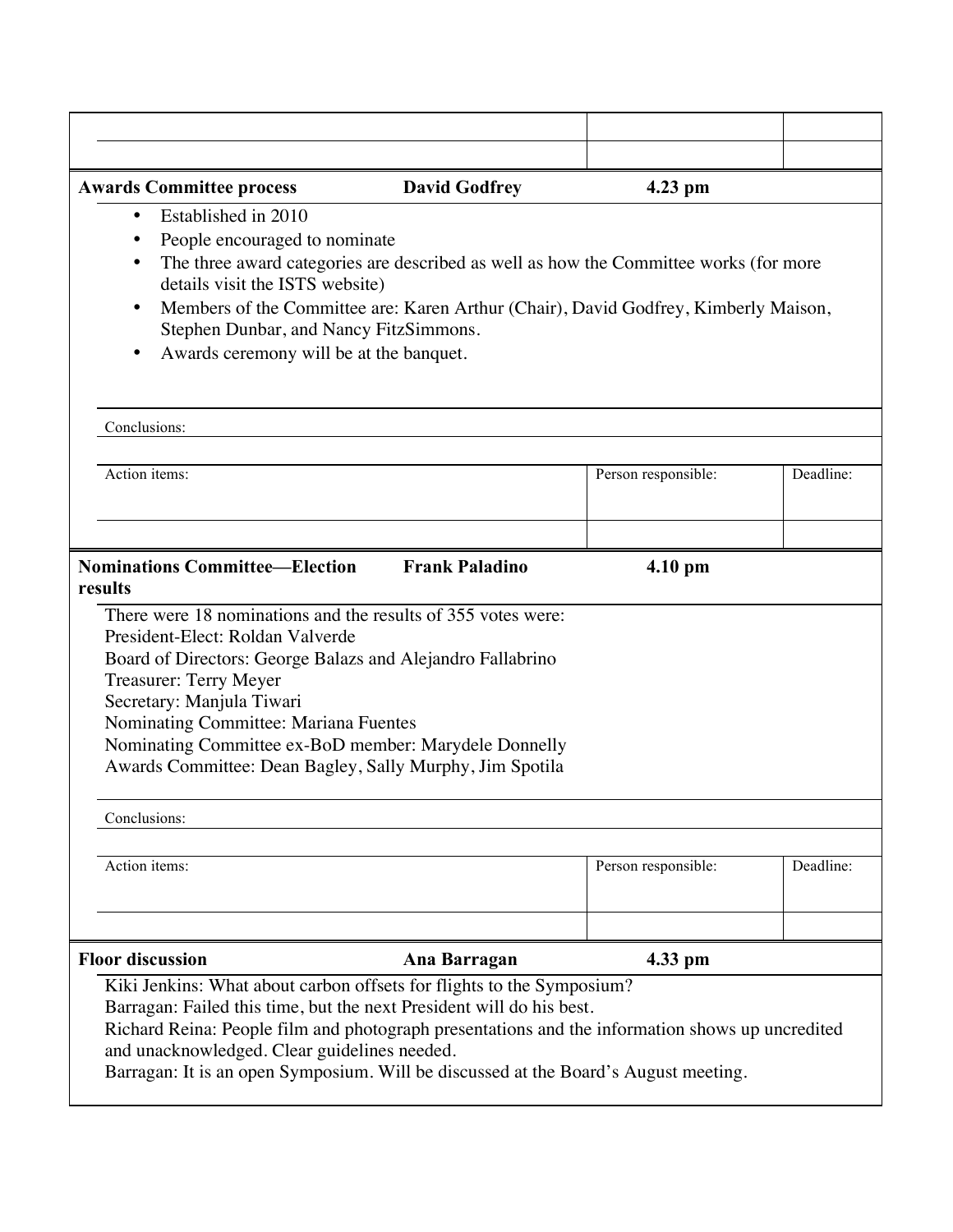Nick Pilcher: Request Board to make a concerted effort to get input from the membership whether the Symposium should be annual or biannual.

Barragan: Will be discussed at the Board's August meeting.

Fretey: Every year there are very few Africans—problems of visas, flights, etc. Need to encourage Africans to participate. Need a Symposium in Africa.

Barragan: Complicated situation. Visas definitely difficult to resolve. Many African countries don't even have the Consulates. The Board has been discussing this point. Not easy to navigate international diplomatic procedures.

Other people in the audience indicate that travel to the Symposium is also difficult for Latin America—some times because of late invitations.

Barragan: Acceptance of authors schedule is already very tight. We do it as early as possible. Open to suggestions to improve process.

Emma Harrison: Online registration is a problem. Many don't have credit cards.

Barragan: We have a waiver system in place so that they can pay when they get here.

Kiki Jenkins: Should send name of participants to the consulates.

Names are often forwarded to Consulates by Symposium organizers.

Frank Paladino: President-Elect can let people know 2 years in advance perhaps.

Valverde: My symposium will be in New Orleans.